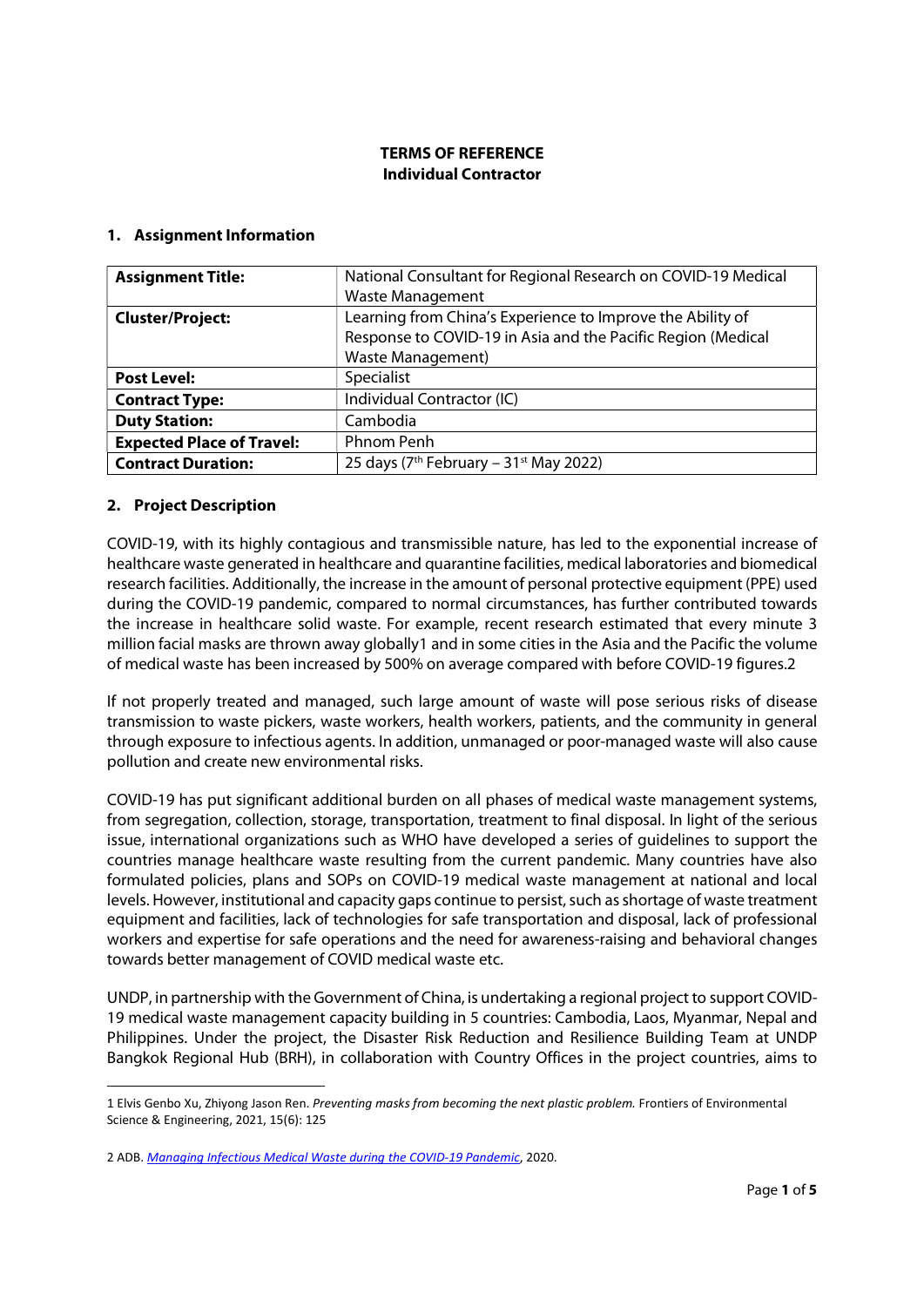conduct a series of research to better understand the most pressing issues of medical waste management in 5 project countries through the systems approach, fostering changes in mindset, perceptions, behaviors and actions, towards more systematic and risk-informed medical waste management practices.

The research will take a phased approach, with baseline and benchmarking assessment as the initial step to map out the pinpoints that call for most attention and efforts of interventions, accompanied by a systems thinking workshop (either virtual or virtual/physical hybrid) for each country to facilitate systems thinking and design among stakeholders supervising or working on multiple medical waste management stages. Based on the findings of baseline and benchmarking assessment, a research and experimentation will be conducted by applying behavioral insights (BI) to nudge for better changes in COVID medical waste management.

UNDP BRH DRT is hiring a Cambodian national consultant to support 1) an international consultant working on Health Care Waste (HCW) baseline and benchmarking assessment, and 2) an international consultant working on HCW behavioral insights, in terms of in-country data collection, stakeholder coordination and other research-related activities in close coordination with UNDP Cambodia.

## 3. Detail Scope of Work

UNDP BRH DRT and in close coordination with UNDP Cambodia is looking for a Cambodian Expert/Specialist, National Consultant, to work alongside with an International Consultants to jointly deliver the below roles and responsibilities:

- Supporting the international consultant on baseline and benchmarking assessment to collect relevant data and statistics of Cambodia, including coordinating and organizing focus group discussions, stakeholder interviews, questionnaires and consultations etc.;
- Supporting the international consultant on baseline and benchmarking assessment to organize 1 systems thinking workshop with key stakeholders in Cambodia, such as government officials, professionals and practitioners of multiple HCW management stages to communicate the research results and facilitate system thinking on the causal dynamics and feedback loops within and between medical waste management stages for more coordinated, coherent and systematic future design and action;
- Supporting the international consultant on HCW behavioral insights to design and implement the behavioral experiment, including collecting relevant data and coordinating stakeholder meetings, experiment activities etc.;
- Supporting the communications of the research in the country, including preparing communications material and products (photos, videos, newsletters, tweets, blogs etc.)
- Any other tasks as assigned by UNDP BRH DRT and International Consultants.

## 4. Expected Outputs and Deliverables

The outputs and specific deliverables in sequence, corresponding to the work and their corresponding target delivery dates are presented in the table below.

| <b>Deliverables/Outputs</b> | <b>Estimated</b><br><b>Duration to</b><br>Complete | <b>Target Due</b><br><b>Dates</b> | <b>Review and</b><br><b>Approve</b><br><b>Required</b> |
|-----------------------------|----------------------------------------------------|-----------------------------------|--------------------------------------------------------|
|-----------------------------|----------------------------------------------------|-----------------------------------|--------------------------------------------------------|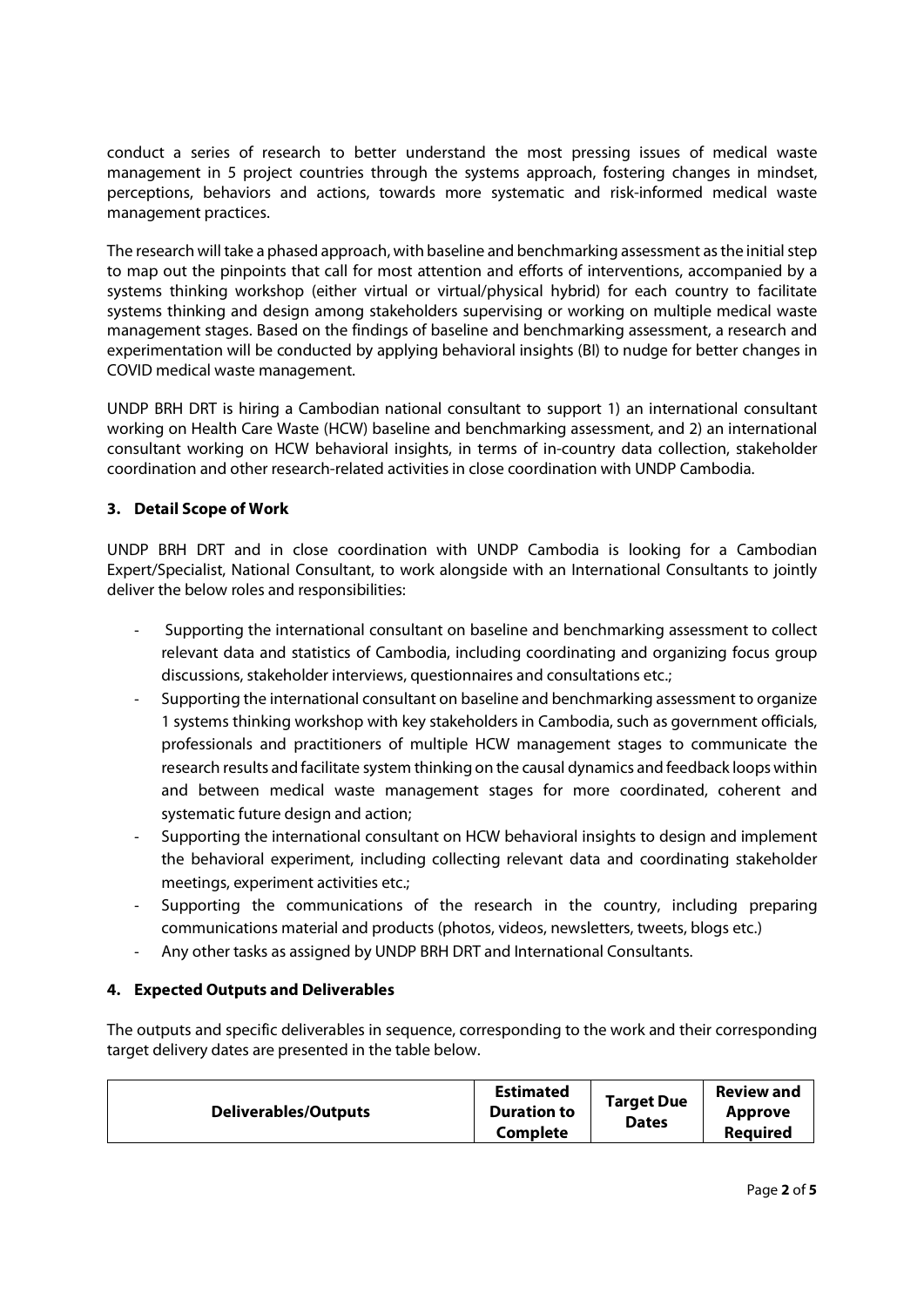| 1. | <b>Output 1:</b> Support provided to the           | 10 days | 25 March      | <b>UNDP BRH</b> |
|----|----------------------------------------------------|---------|---------------|-----------------|
|    | development of 1 baseline and benchmarking         |         | 2022          | DRT             |
|    | assessment report in terms of in-country data      |         |               |                 |
|    | collection, stakeholders coordination,             |         |               |                 |
|    | organizing consultation meetings and other         |         |               |                 |
|    | necessary research activities;                     |         |               |                 |
| 2. | <b>Output 2:</b> Support provided to the           | 2 days  | 20 April 2022 |                 |
|    | organization of 1 systems thinking workshop        |         |               |                 |
|    | in Cambodia;                                       |         |               |                 |
| 3. | <b>Output 3:</b> Support provided to the design,   | 10 days | 15 May 2022   |                 |
|    | implementation and results documentation of        |         |               |                 |
|    | 1 behavioral insights experiment in Cambodia       |         |               |                 |
|    | in terms of in-country data collection,            |         |               |                 |
|    | stakeholders coordination, organizing              |         |               |                 |
|    | briefings and consultation meetings and other      |         |               |                 |
|    | related activities;                                |         |               |                 |
| 4. | <b>Output 4: Relevant communications materials</b> | 3 days  | 15 May 2022   |                 |
|    | and products.                                      |         |               |                 |
|    | <b>Total # of Days:</b>                            | 25 days |               |                 |
|    |                                                    |         |               |                 |

## 5. Institutional Arrangement

The Consultant will work under direct supervision of Team Leader, UNDP BRH DRT. He/She will also work closely with other two international consultants being recruited by UNDP BRH DRT and UNDP Cambodia. The deliverables will be reviewed and approved by UNDP BRH DRT and UNDP Cambodia will proceed the payment upon satisfactory confirmation of outputs by UNDP BRH DRT.

### 6. Duration of the Work

This assignment will start on 07 February 2022 and complete on 31 May 2022, for 25 working days. A more detailed work plan of the assignment will be further elaborated by the selected consultant and in collaboration with UNDP BRH DRT and UNDP Cambodia.

## 7. Duty Station

The duty station of the work is in Cambodia. The consultant may be expected to travel to cities/provinces as deemed necessary to perform the assigned tasks and relevant travel expenses will be reimbursed separately by UNDP BRH DRT in accordance with UNDP policies.

### 8. Minimum Qualifications of the Individual Contractor

| <b>Education:</b> | Bachelor's Degree or above in public administration, international  |
|-------------------|---------------------------------------------------------------------|
|                   | relations, political science, development studies, medical science, |
|                   | environmental science, public health, medical waste management, or  |
|                   | relevant.                                                           |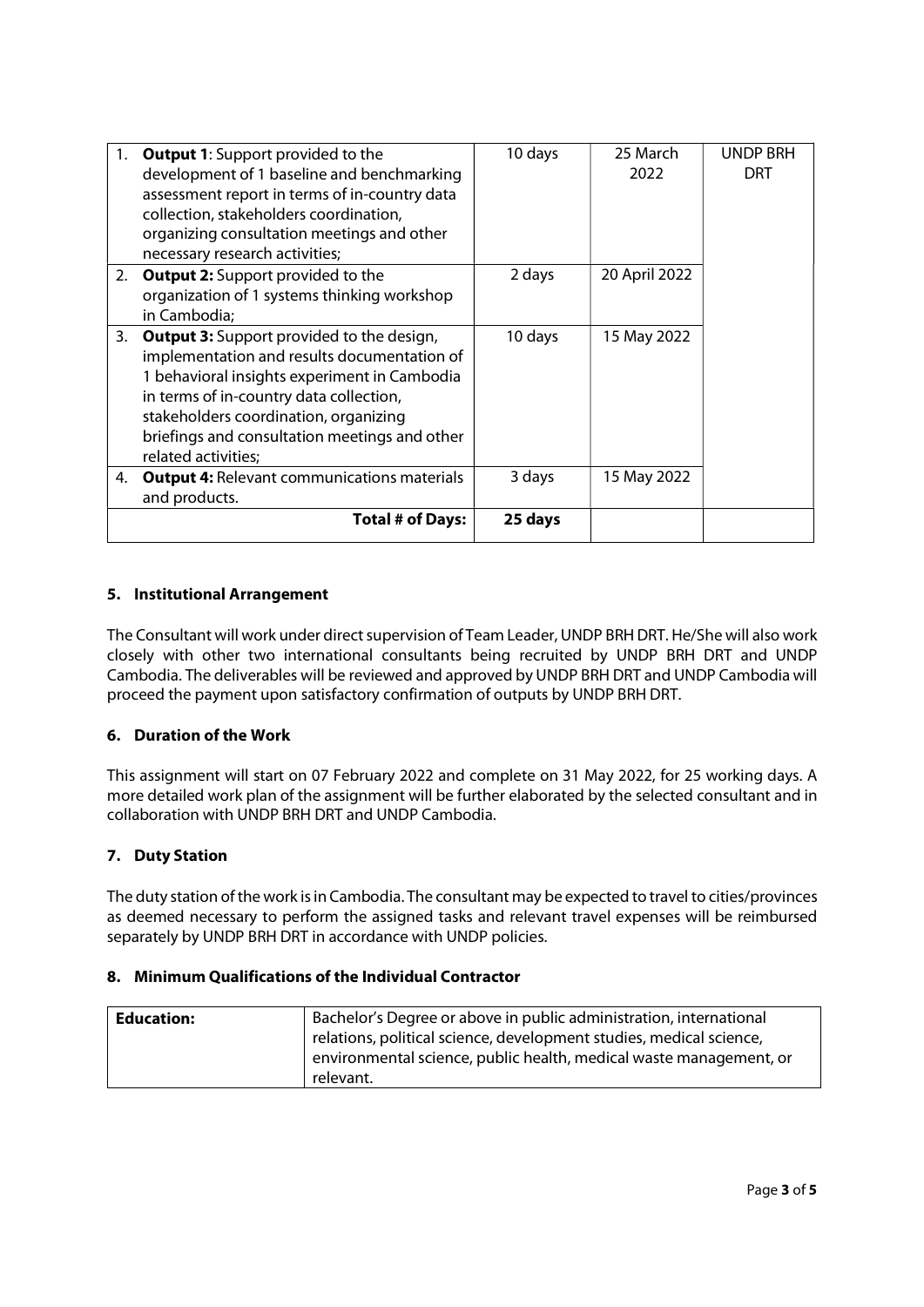| <b>Experience:</b><br>Minimum five years of experience working with relevant public<br>$\bullet$<br>sectors, research institutions, medical waste management                                                                                                                                                                                                                                                                                                                                                                                                                                                                                                               |  |
|----------------------------------------------------------------------------------------------------------------------------------------------------------------------------------------------------------------------------------------------------------------------------------------------------------------------------------------------------------------------------------------------------------------------------------------------------------------------------------------------------------------------------------------------------------------------------------------------------------------------------------------------------------------------------|--|
| agencies or development partners;<br>Proven experience and knowledge of medical waste<br>$\bullet$<br>management in the COVID-19 context;<br>Proven experience and knowledge of existing medical waste<br>management system and challenges in Cambodia.                                                                                                                                                                                                                                                                                                                                                                                                                    |  |
| Displays cultural, gender, religion, race, nationality and age<br><b>Competencies:</b><br>$\bullet$<br>sensitivity and adaptability;<br>Displays integrity and fairness - embodies UN values and<br>promotes the well-being of all individuals regardless of gender,<br>religion, race, nationality, or age;<br>Results-driven, initiative-taking, ability to work under pressure<br>$\bullet$<br>and to meet deadlines;<br>Ability to work under minimum supervision;<br>$\bullet$<br>Highly motivated with a positive attitude and problem-solving<br>approach;<br>Good interpersonal and networking skills, supports and<br>$\bullet$<br>encourages open communication. |  |
| Fluency in English and Khmer language (spoken and written)<br><b>Language Requirement:</b>                                                                                                                                                                                                                                                                                                                                                                                                                                                                                                                                                                                 |  |

# 9. Criteria for Evaluation of Level of Technical Compliance of Individual Contractor

| <b>Technical Evaluation Criteria</b>                                           |       |
|--------------------------------------------------------------------------------|-------|
|                                                                                | Score |
| Bachelor's degree (or equivalent) in environment, public health, environmental | 20    |
| health, waste management, or other relevant fields, healthcare system, or      |       |
| environment;                                                                   |       |
| Demonstrate strong knowledge of solid waste/water waste management system;     | 30    |
| knowledge of waste management in healthcare facilities is a plus;              |       |
| Proven records of experience working in minimum 1 project on medical waste     | 20    |
| management in the COVID-19 context                                             |       |
| Proven records of experience working in minimum 1 project related to existing  | 20    |
| medical waste management system and challenges in Cambodia                     |       |
| Experience in working with government institutions particularly with health    | 10    |
| facilities is an asset;                                                        |       |
| <b>Total Obtainable Score:</b>                                                 | 100   |

# 10. Payment Milestones

The method of payment is output-based scheme. The payments shall be released upon satisfactory submission of the required deliverables by or before the due dates, or as otherwise agreed with UNDP Cambodia.

The required review time is between two to four weeks after submission of the deliverables.